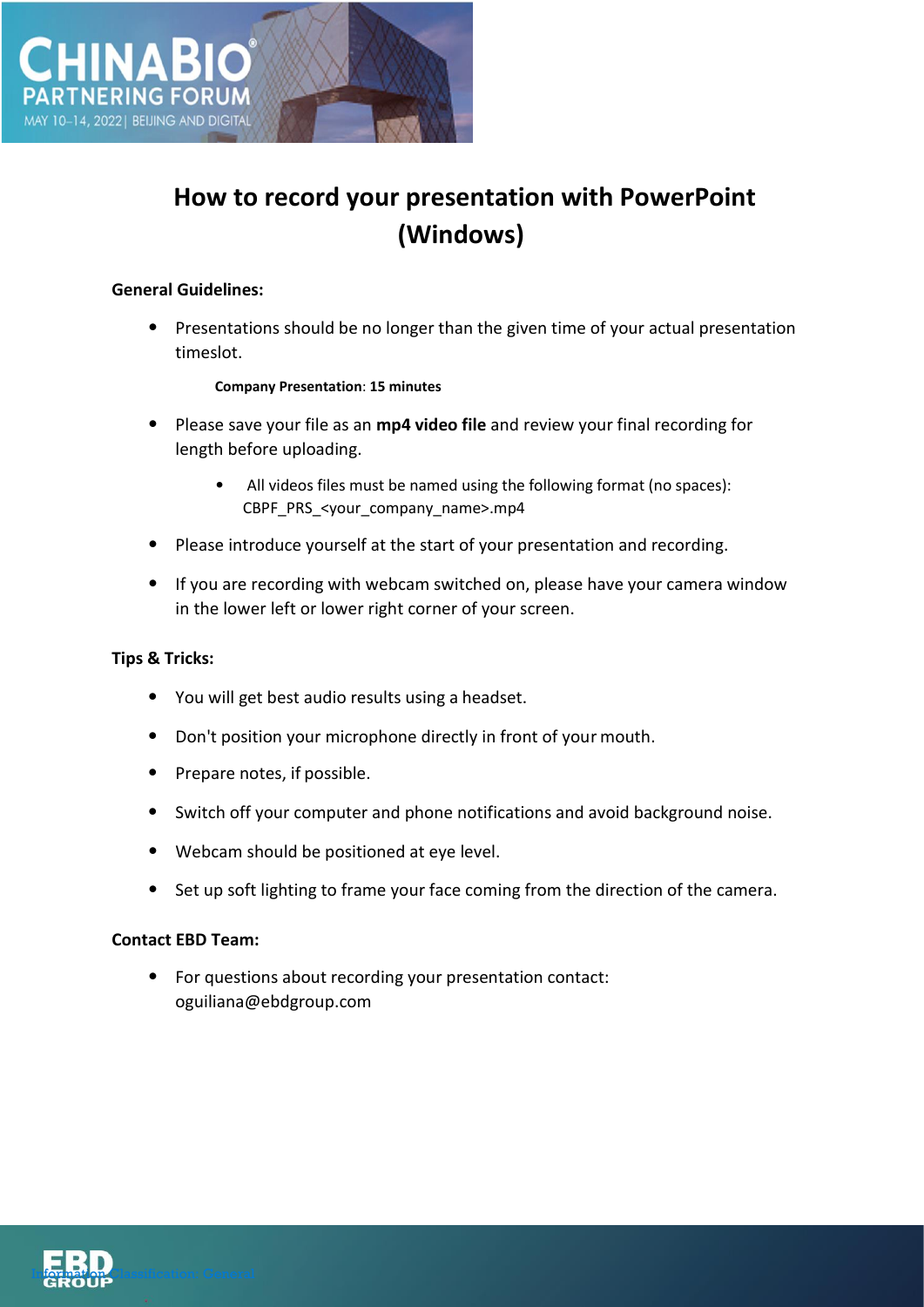

## **Check your microphone and your recording setting:**

 $\checkmark$  Connect your headset or external microphone into your computer. This will give the best sound.



- $\checkmark$  At the bottom-right of your computer screen (in your taskbar) select the icon that resembles a speaker. You may need to click on the icon that looks like an up arrow, which will show you icons that have been hidden from your taskbar.
- ✓ Right-click the speaker icon and select '**Open Sound Settings**'.



✓ Scroll down to '**Input**'.

• Windows will show you which microphone is currently your default. This should be set to the microphone device you are using now.

• The blue bar shows your volume levels. Try talking into your microphone. If the blue bar jumps/moves around as you raise and lower your voice, your microphone is working correctly.

| <b>Gilbert</b>                               | $23 - 2$<br>m.                                                                       |
|----------------------------------------------|--------------------------------------------------------------------------------------|
| <b>Gr. Hans</b>                              | Sound                                                                                |
| First a saming                               | these readvanced sized services<br><b>STEP</b><br>$=1$<br>Denis propirties           |
| <b>System:</b>                               | <b>TERRITORY</b><br>dolume                                                           |
| C Digital                                    | $+1-$                                                                                |
| <b>CU Scund</b>                              | A. Razistort<br><b>Userage sound inviron</b>                                         |
| U Notifications & actions<br><b>ASSAULTS</b> | Input                                                                                |
| $2$ Soun asset                               | Choose your input device                                                             |
| $C$ Prace & sloup                            | Memphone Arts; (Realta) Audio) [ [ ]                                                 |
| CD Battery                                   | States' appt are scored custom leaved settings. Nos can dialermine their ar-<br>---- |
| <b>FR Scrape</b>                             | Dealer properties                                                                    |
| <b>CB</b> Tablet mode                        | <b>Text your injurephone</b><br>д.                                                   |
| If <i>Milleage</i>                           | A Sustanbook                                                                         |

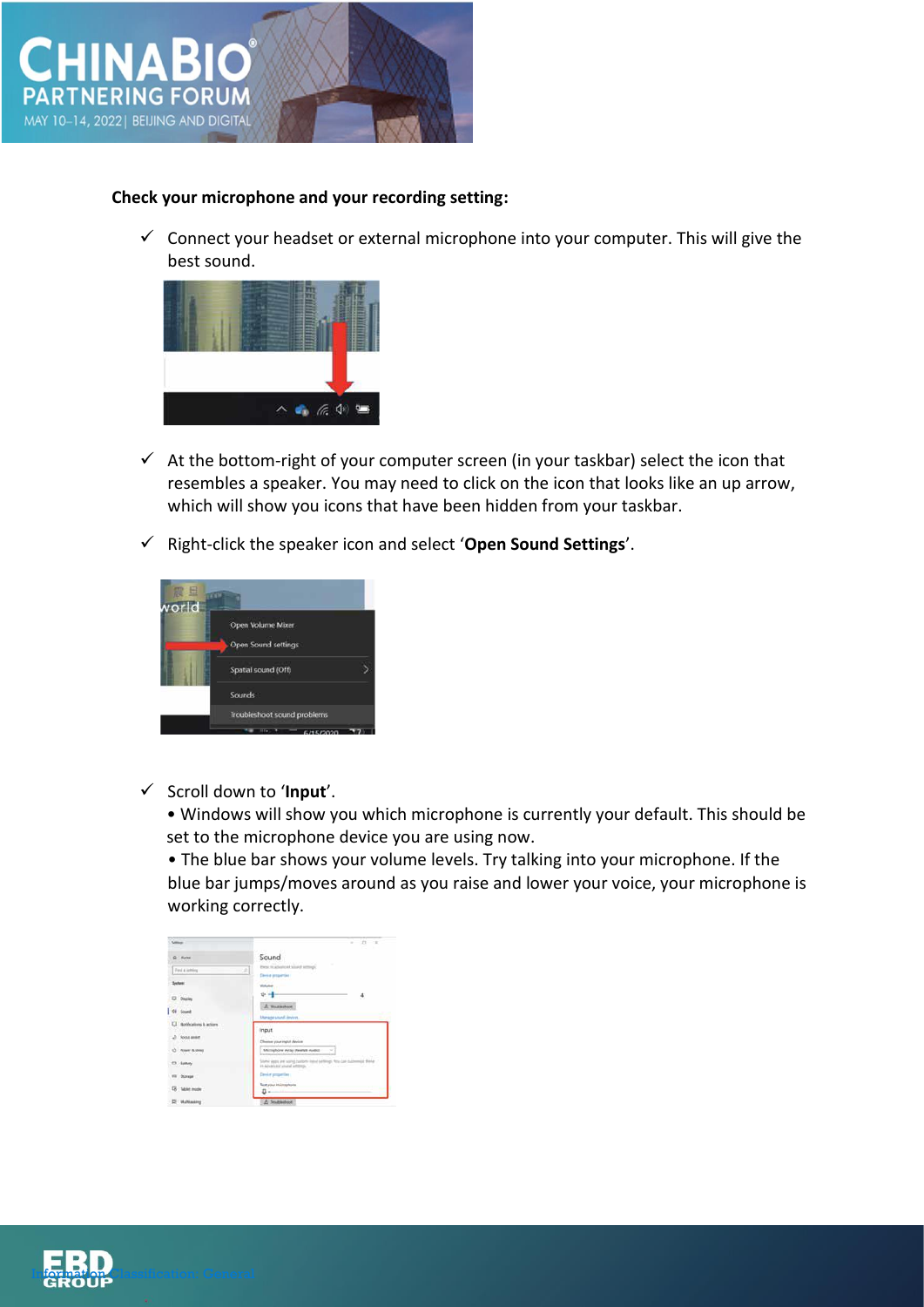

If your computer is using the wrong microphone, you can change it by clicking on the drop-down menu and selecting a new option — make sure the right microphone is plugged in correctly, or it won't appear in the drop-down menu.

## **Recording WITH webcam:**

- $\checkmark$  In PowerPoint, open the presentation you would like to record.
- ✓ Go to the '**Slide Show**' tab.
- ✓ Select '**Record slideshow'** and choose the '**Recording from Beginning**' option.



- ✓ Once you select '**Record from the Beginning'**, the PowerPoint will automatically display presentation mode.
- ✓ Please ensure your camera is clicked, ON. You can turn on the camera at the bottom right of the record screen.



- ✓ To begin recording, select the red '**Record**' button on the upper left-hand corner of screen. Start speaking and click through your slide deck. If you have a video, it will automatically play as you click through.
- $\checkmark$  Please be aware when you are using the camera function, there will be an area of the slide which will be covered by your camera window. Please format slides so your camera view is not covering material you wish to show.

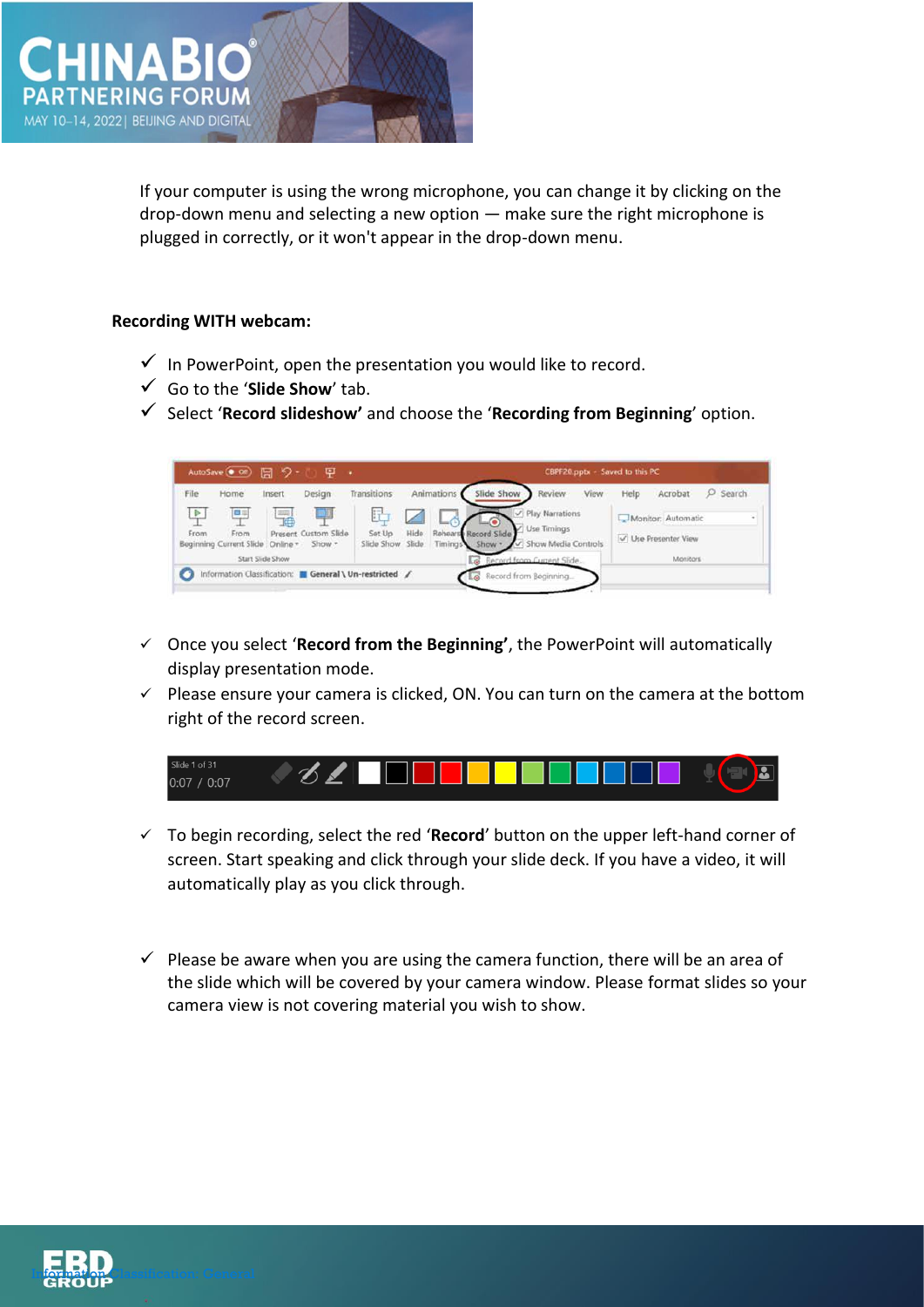

### **Recording WITHOUT Webcam**

- $\checkmark$  In PowerPoint, open the presentation you would like to record.
- ✓ Go to the '**Slide Show'** tab.
- ✓ Select '**Record Slideshow'** and choose the '**Recording from Beginning'** option.

| File                  | Home                                          | Insert           | Design                               | Transitions                     |      | Animations | Slide Show                                 | Review                                                  | View | Help | Acrobat                                    | Search |
|-----------------------|-----------------------------------------------|------------------|--------------------------------------|---------------------------------|------|------------|--------------------------------------------|---------------------------------------------------------|------|------|--------------------------------------------|--------|
| $\frac{D}{2}$<br>From | œ<br>From<br>Beginning Current Slide Online - | Ę.               | mu<br>Present Custom Slide<br>Show - | 阳<br>Set Up<br>Slide Show Slide | Hide | Timings    | Rehears, Record Slide<br>Show <sub>r</sub> | Play Narrations<br>Use Timings<br>V Show Media Controls |      |      | Monitor: Automatic<br>V Use Presenter View |        |
|                       |                                               | Start Slide Show |                                      |                                 |      |            |                                            | tenned from Cirrant Slide                               |      |      | Monitors                                   |        |

- ✓ Once you select '**Record from Beginning'**, the PowerPoint will automatically display presentation mode.
- $\checkmark$  Only sound needs to be recorded, so please ensure your camera is turned off. You can turn off the camera at the bottom right of the record screen.



✓ To begin audio recording, select the red '**Record**' button on the upper left-hand corner of screen. Start speaking and click through your slide deck. If you have a video, it will automatically play as you click through.